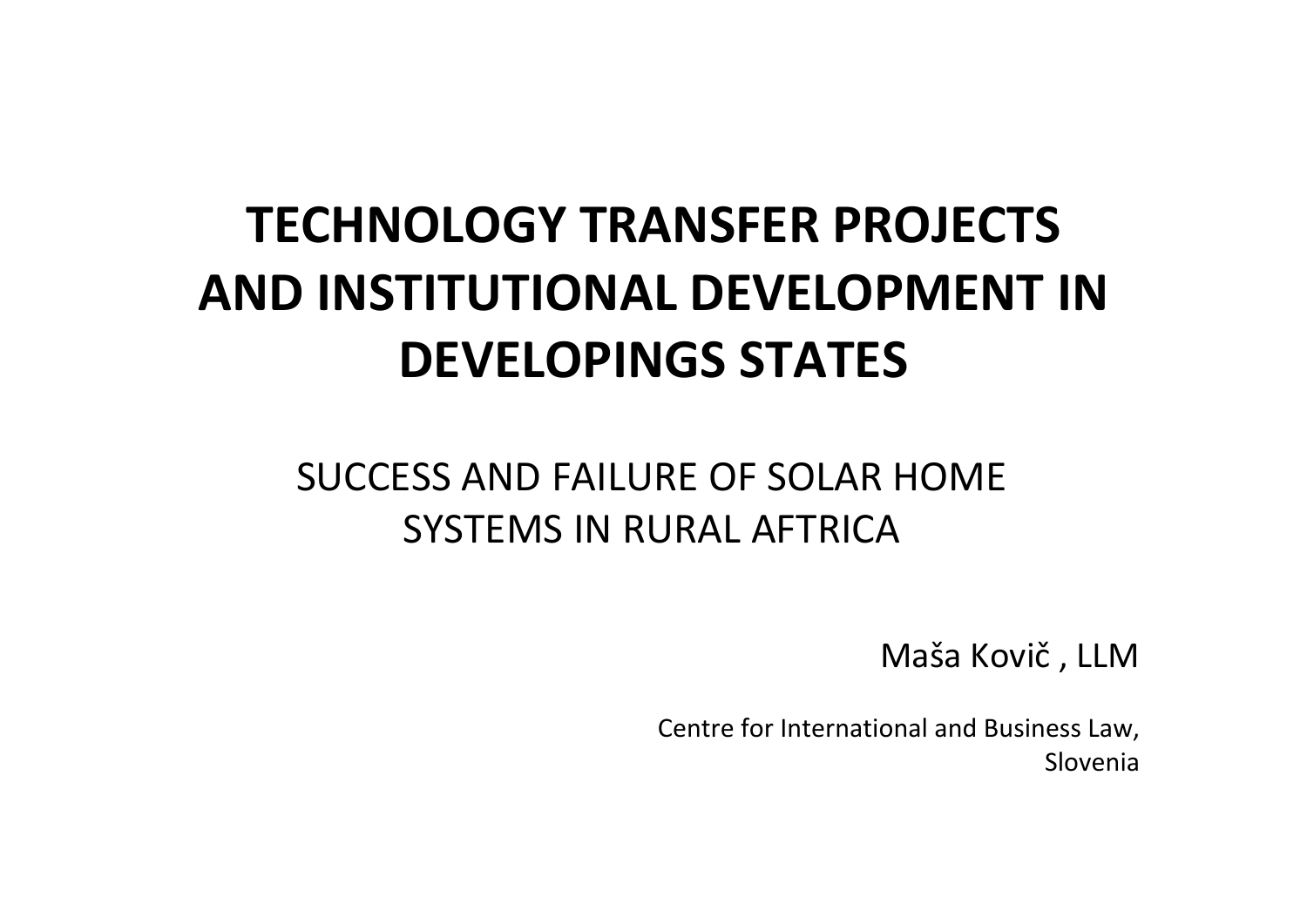## Agenda

- **Introduction**
- **Solar power in rural Africa**
- 2 different solar home system [SHS] models: "fee‐for‐service SHS" v. "market SHS" model
- Case studies: Zambia and Kenya
- Connection between the SHS model and the institutional development in developing **States**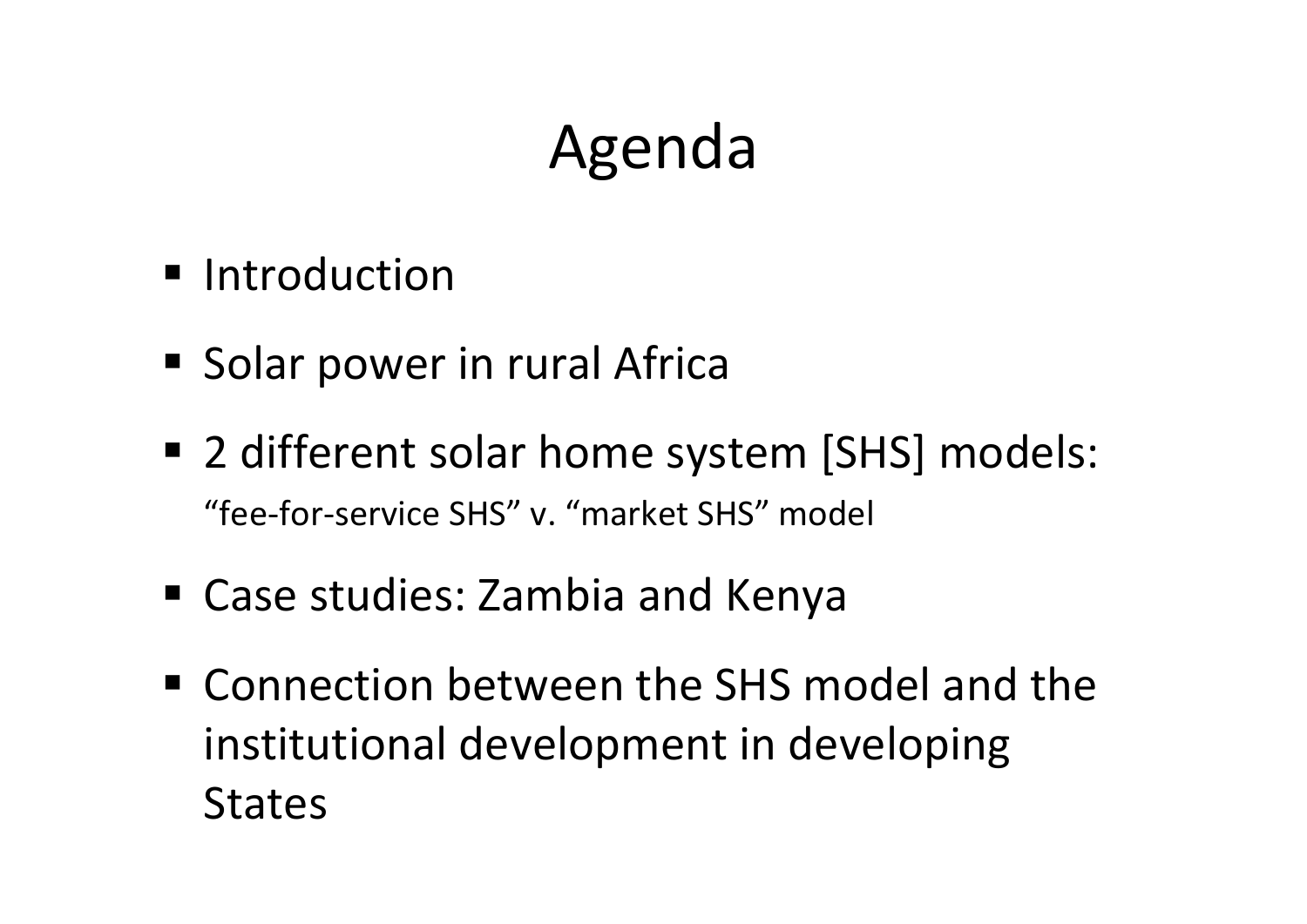# Technology transfer projects

 Developed States parties are urged to *"take all steps to promote, facilitate and finance the transfer of or access to environmentally sound technologies and know‐how"*.

- **Success of the projects measured:** 
	- $\rightarrow$  technology is environmentally friendly
	- $\rightarrow$  technology reduces pollution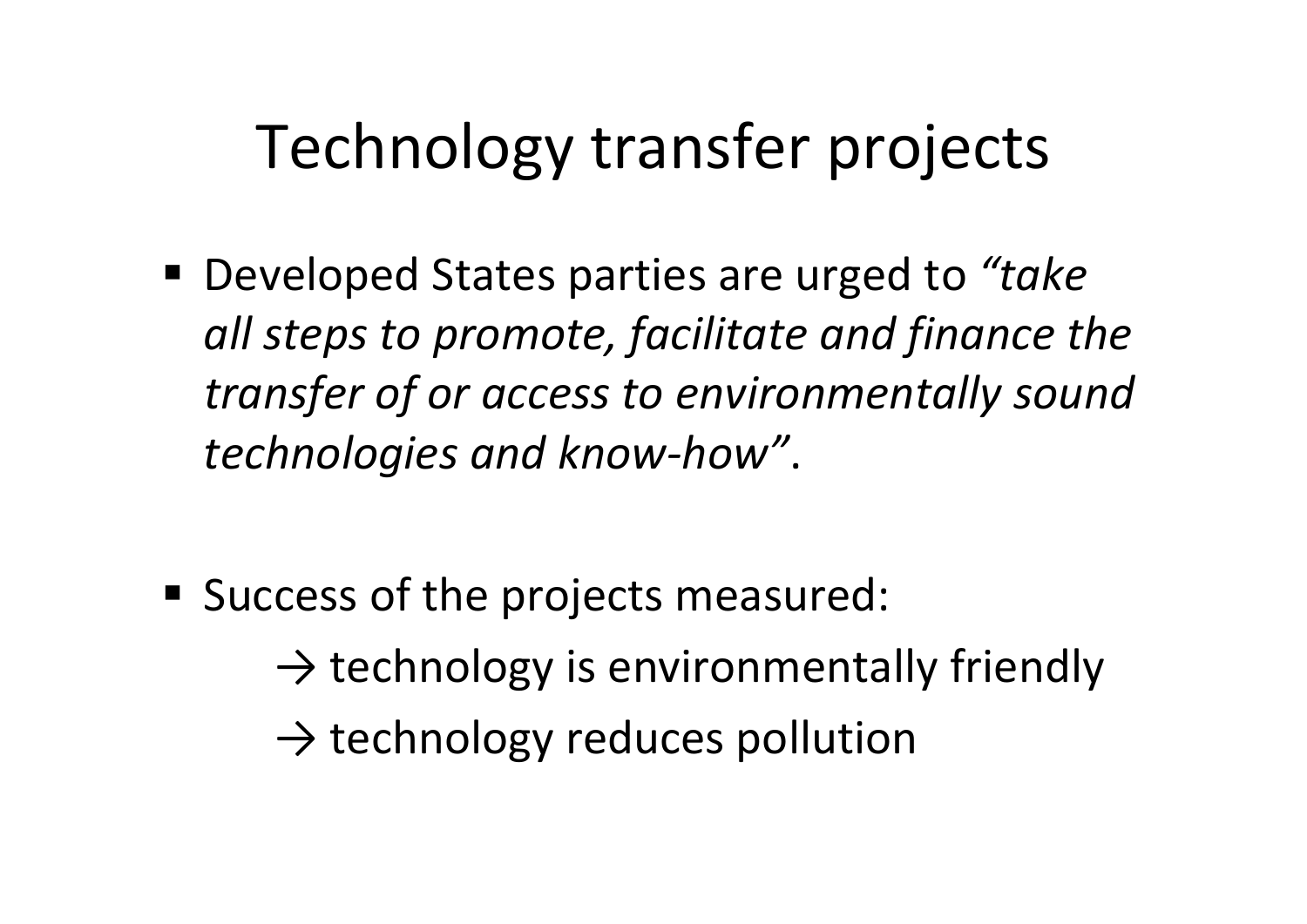# Solar home systems in rural Africa

- $\blacksquare$  Electricity is important for the development of rural areas in Africa.
- **SHS are financially more accessible to consumers** than grid electricity.
- SHS produce enough energy for the needs of the average household.
- Two user models developed: *"fee‐for‐service SHS"* and *"market SHS".*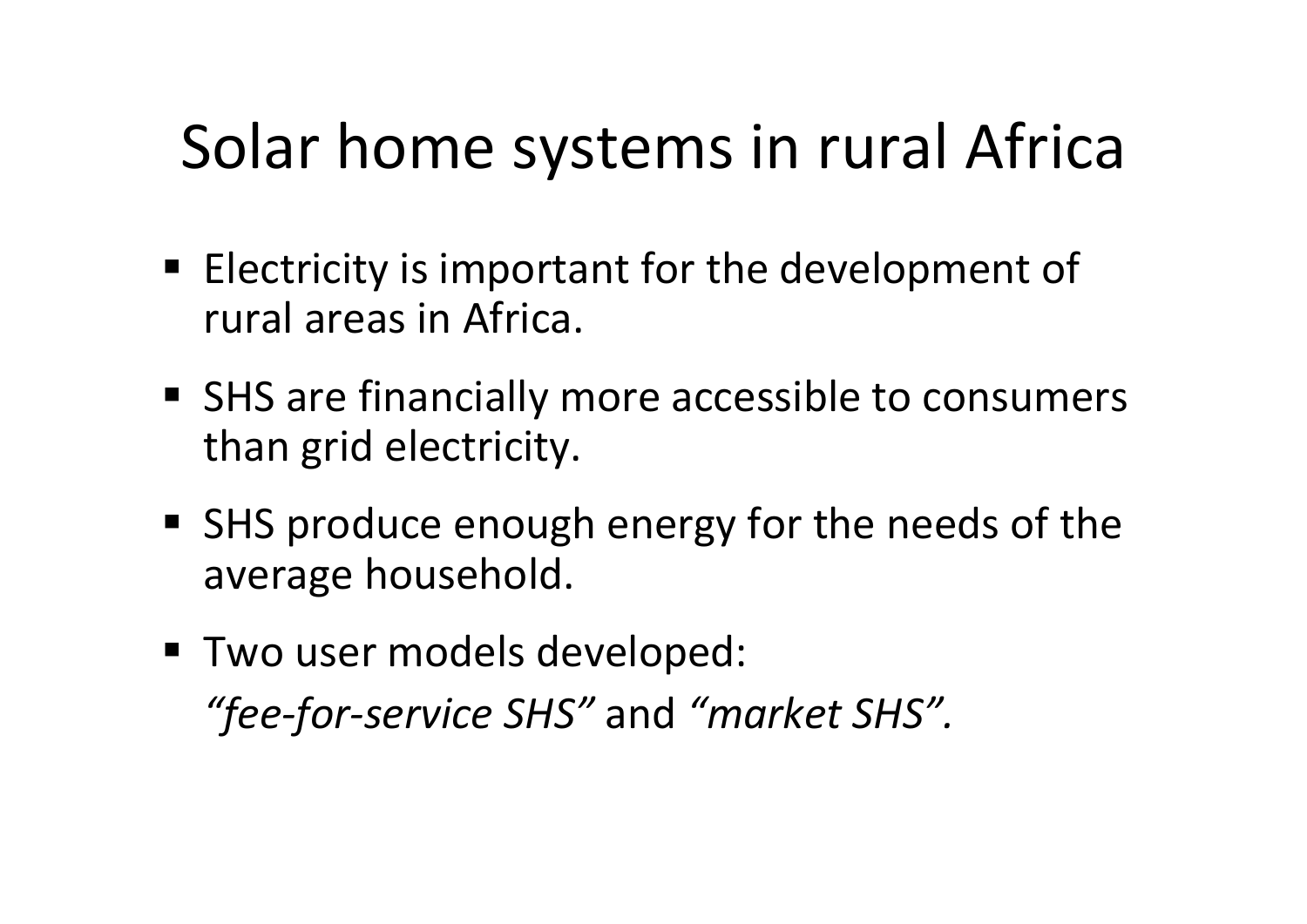#### *"Fee‐for‐service SHS""Market SHS"* v.

|                    | <b>Fee-for-service SHS</b>              | <b>Market SHS</b> |
|--------------------|-----------------------------------------|-------------------|
| Ownership          | <b>Energy Service Company</b>           | <b>User</b>       |
| <b>User costs</b>  | Installation and monthly<br>consumption | Whole system      |
| <b>Maintenance</b> | <b>Energy Service Company</b>           | Local services    |
| <b>State</b>       | Zambia                                  | Kenya             |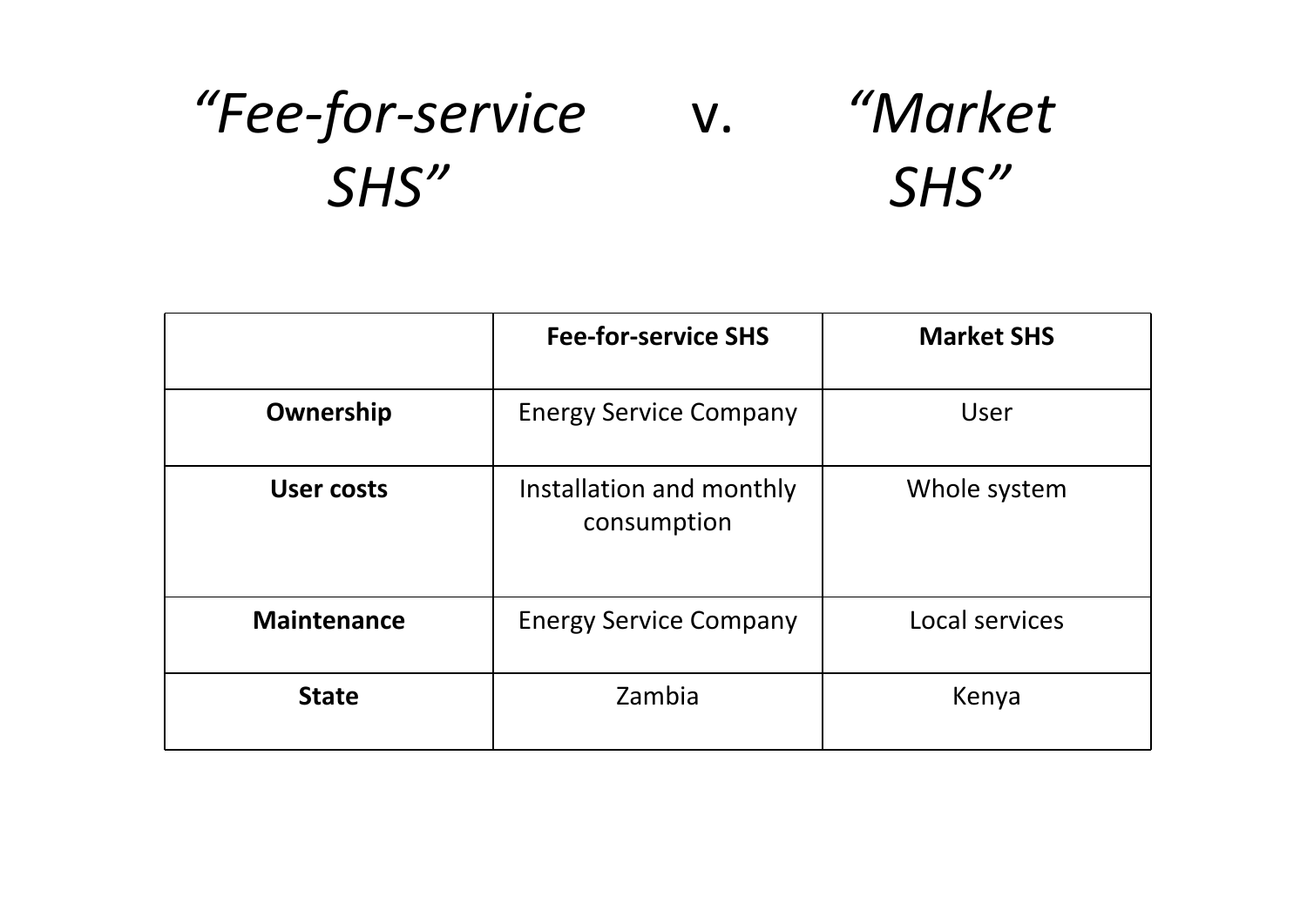# Zambia – *"fee‐for‐service SHS"*

- Adopted a set of legal rules governing rural electrification.
- **Established an Energy Regulation Board that** oversees and regulates the provision of electricity
- Has a well functioning judiciary body which ensures the respect for different contracts and agreements between users, technicians and the providers.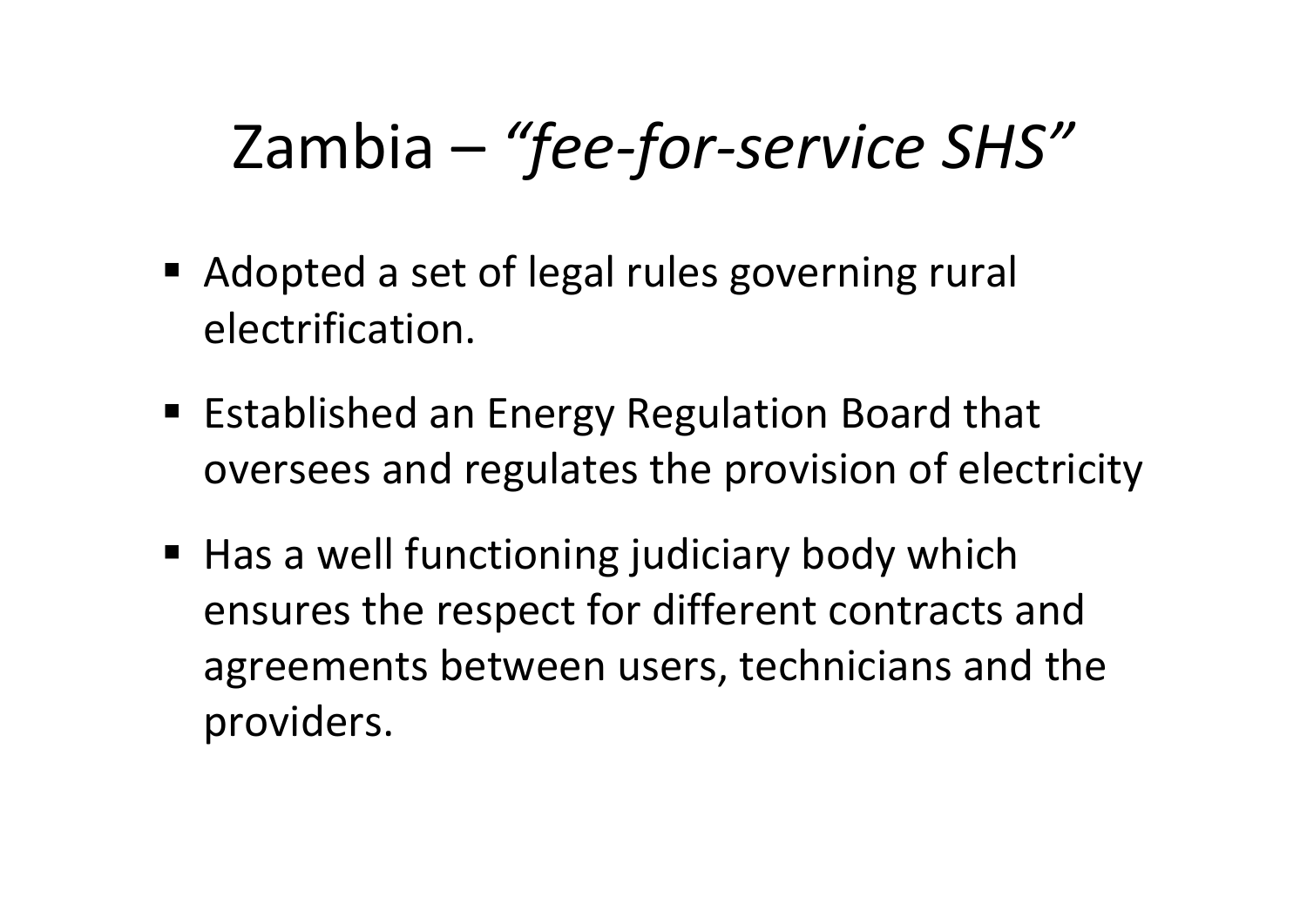# Zambia – *"fee‐for‐service SHS"*

- Lack of micro-loans for rural population.
- **Exambian banks reluctant to give loans to rural** population.
- Interest rate for loans is 50-60 %.
- World economy rankings:  $\rightarrow$  86<sup>th</sup> in category of enforcing contracts,  $\rightarrow$  97<sup>th</sup> in category of getting credits.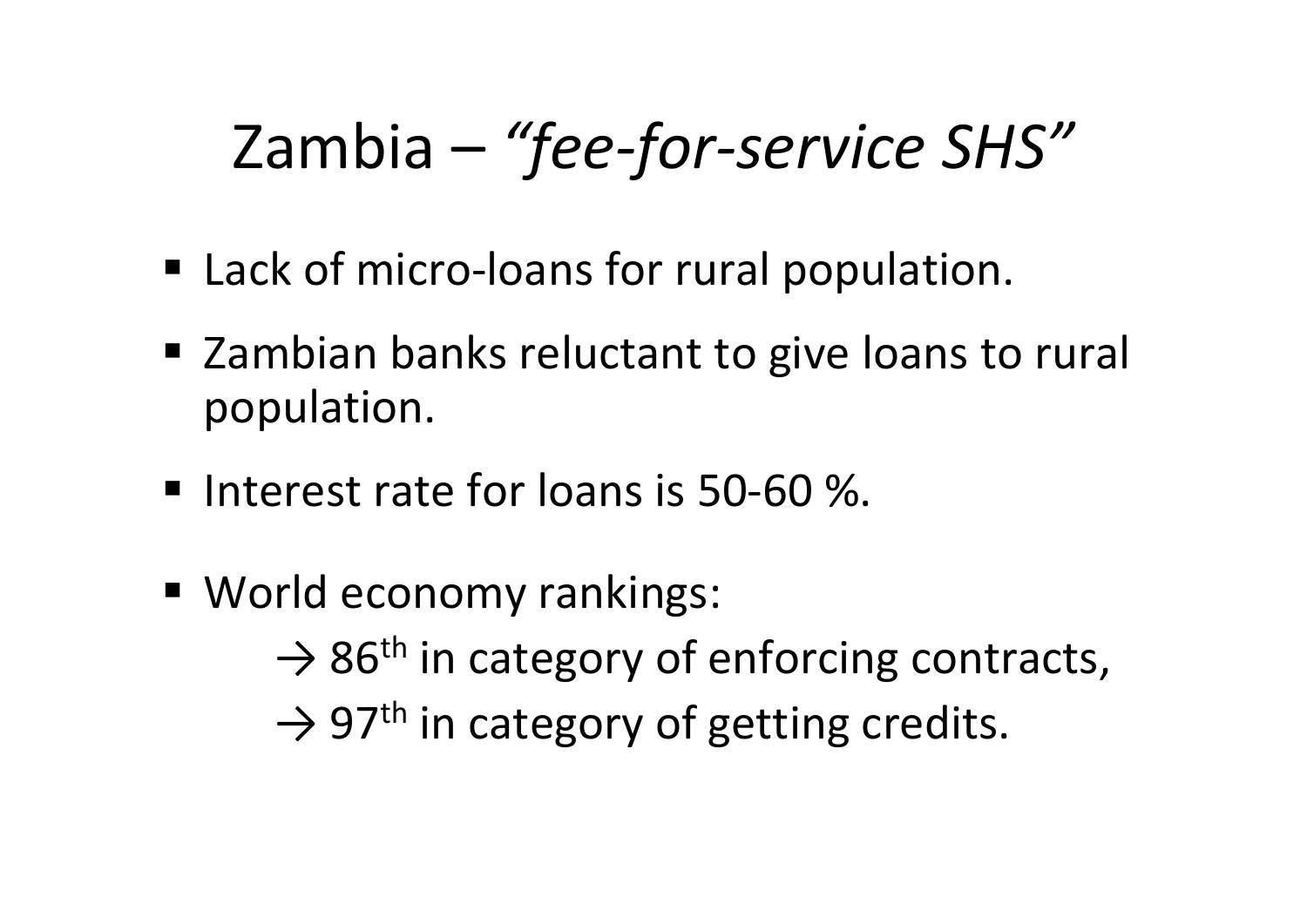#### Kenya – *"market SHS"*

- Self-organized and unsubsidized over-thecounter commercial market.
- **Hundreds of rural vendors of SHS.**
- A selection of low and high quality SHS.
- Availability of loans with lower interest rates.
- **Initiatives by the World Bank and other** international organizations to provide other favourable loans.
- Established system of hire-purchase companies.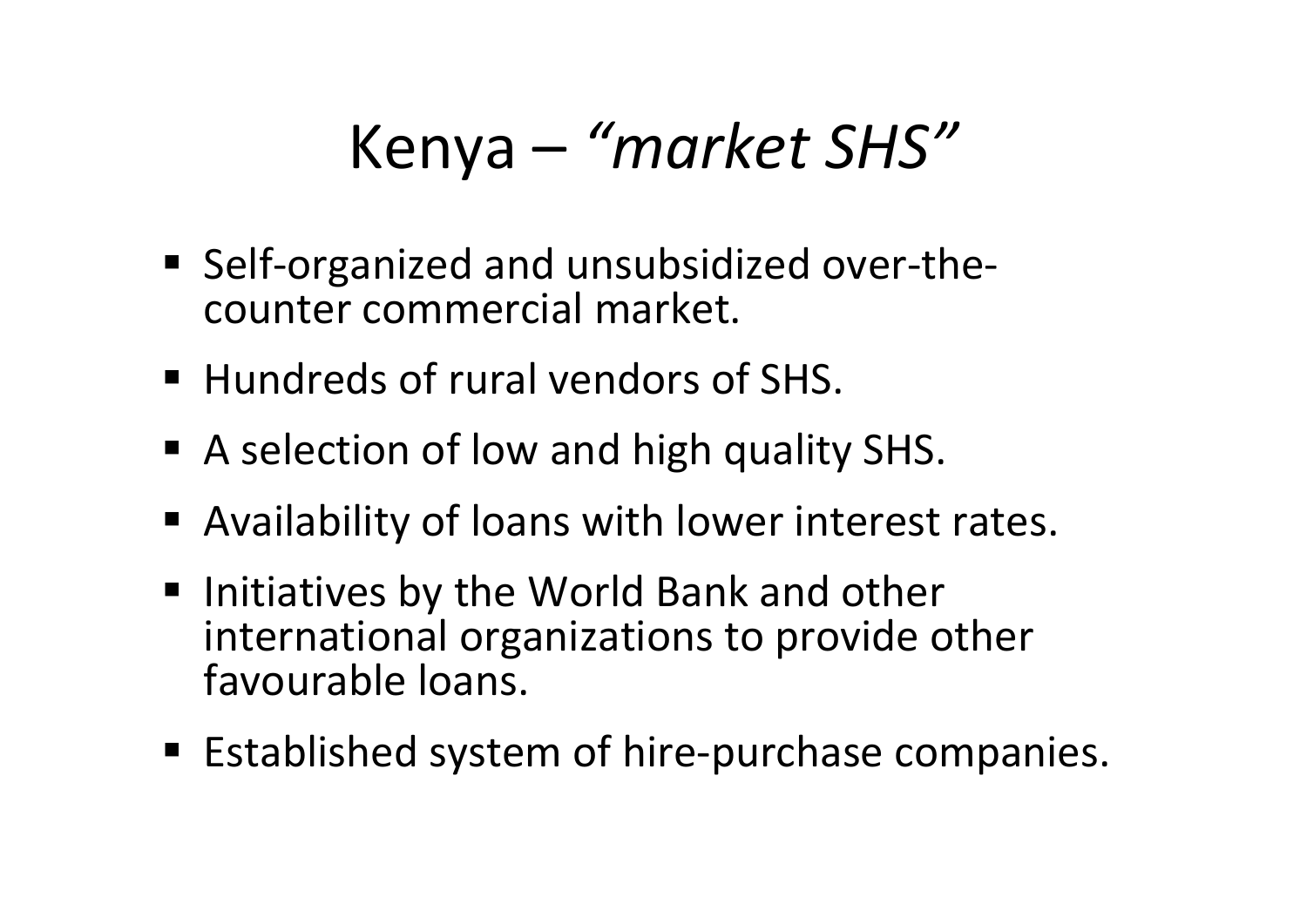#### Kenya – *"market SHS"*

- Lack of regulation of the SHS market.
- **E** Low respect for rule of law.
- **Corruption a big problem.**
- World economy rankings:

 $\rightarrow$  13<sup>th</sup> in category of getting credits,

 $\rightarrow$  103<sup>rd</sup> in category of enforcing contracts.